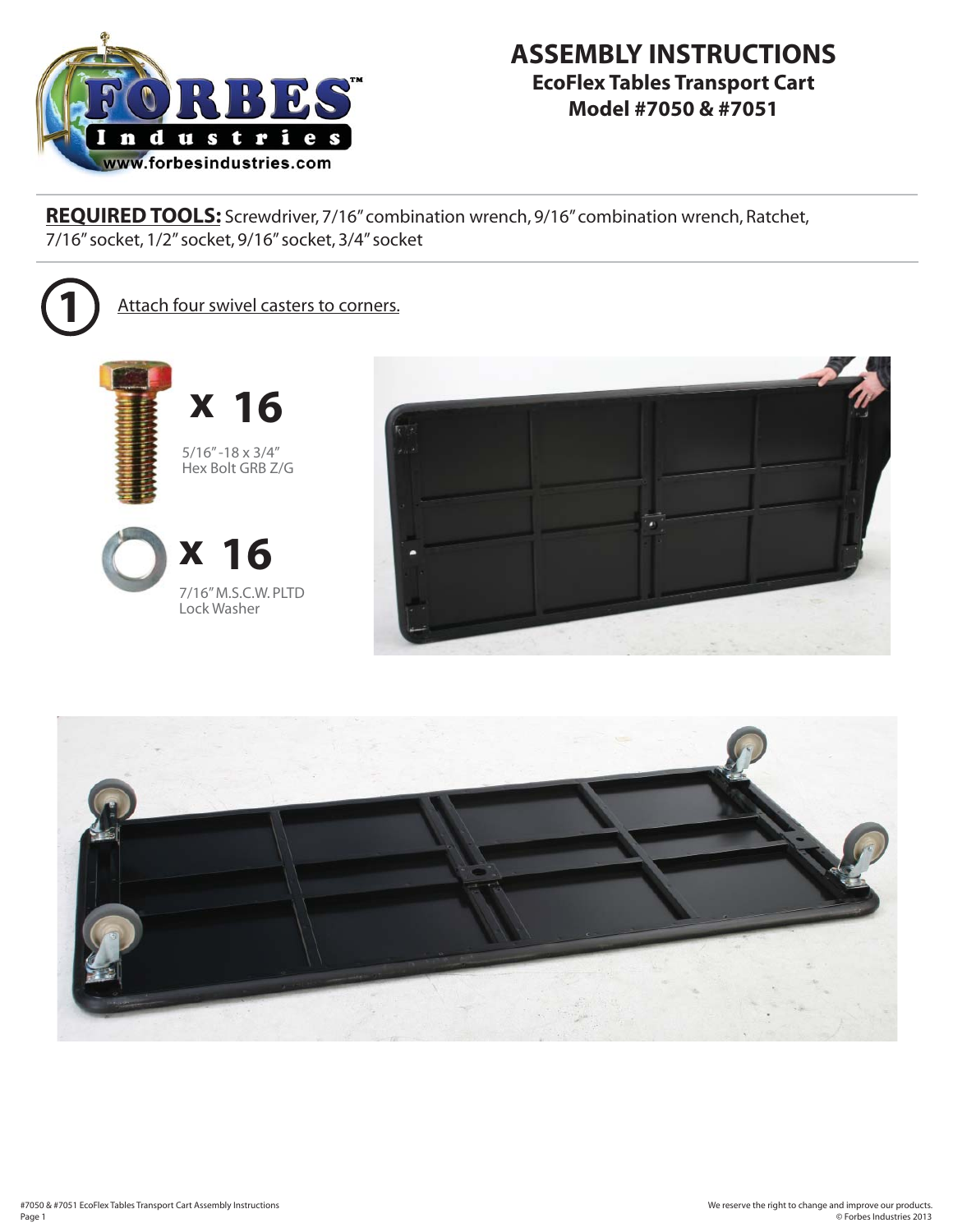



**2** Flip base over. Attach metal retaining lip to base.

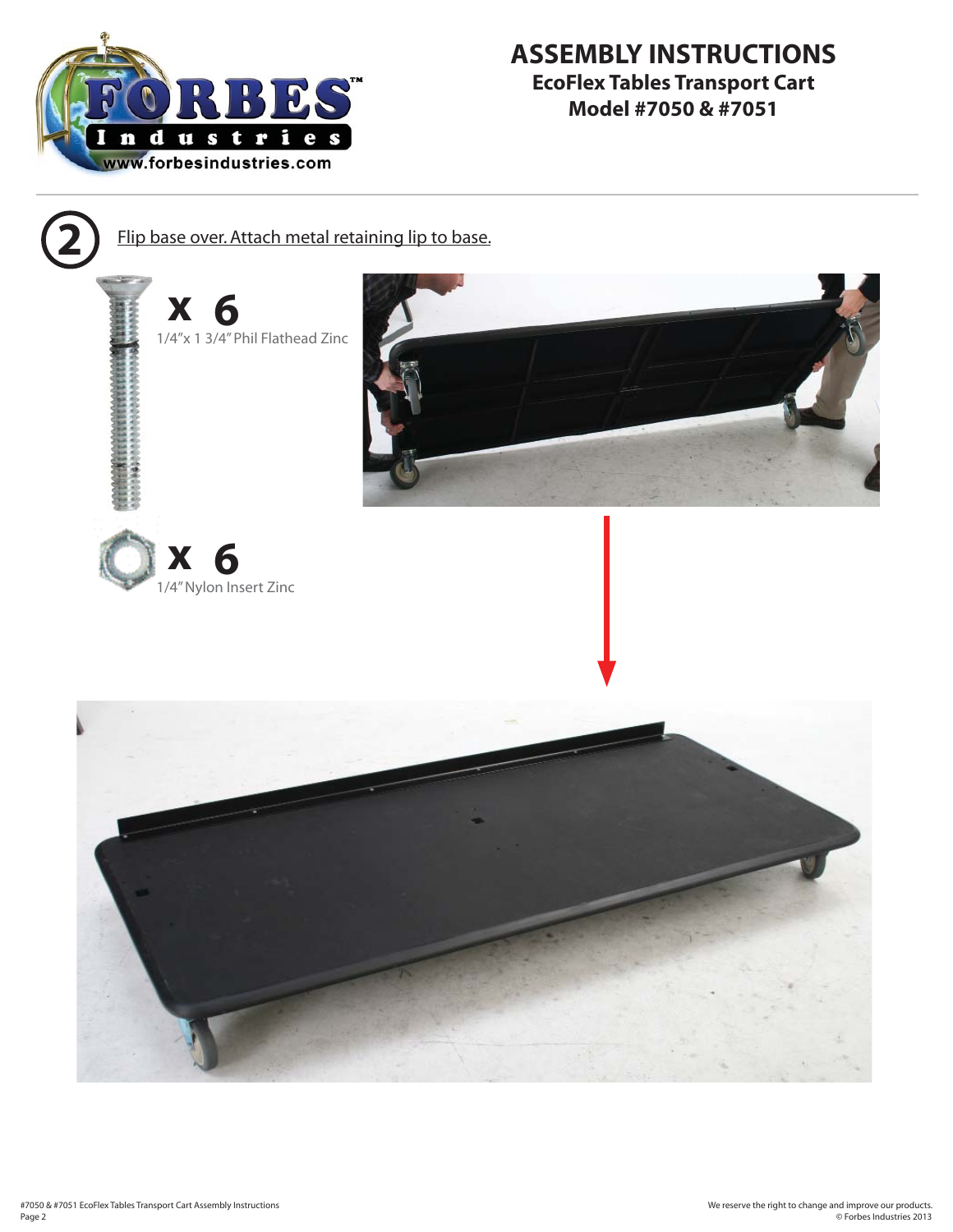

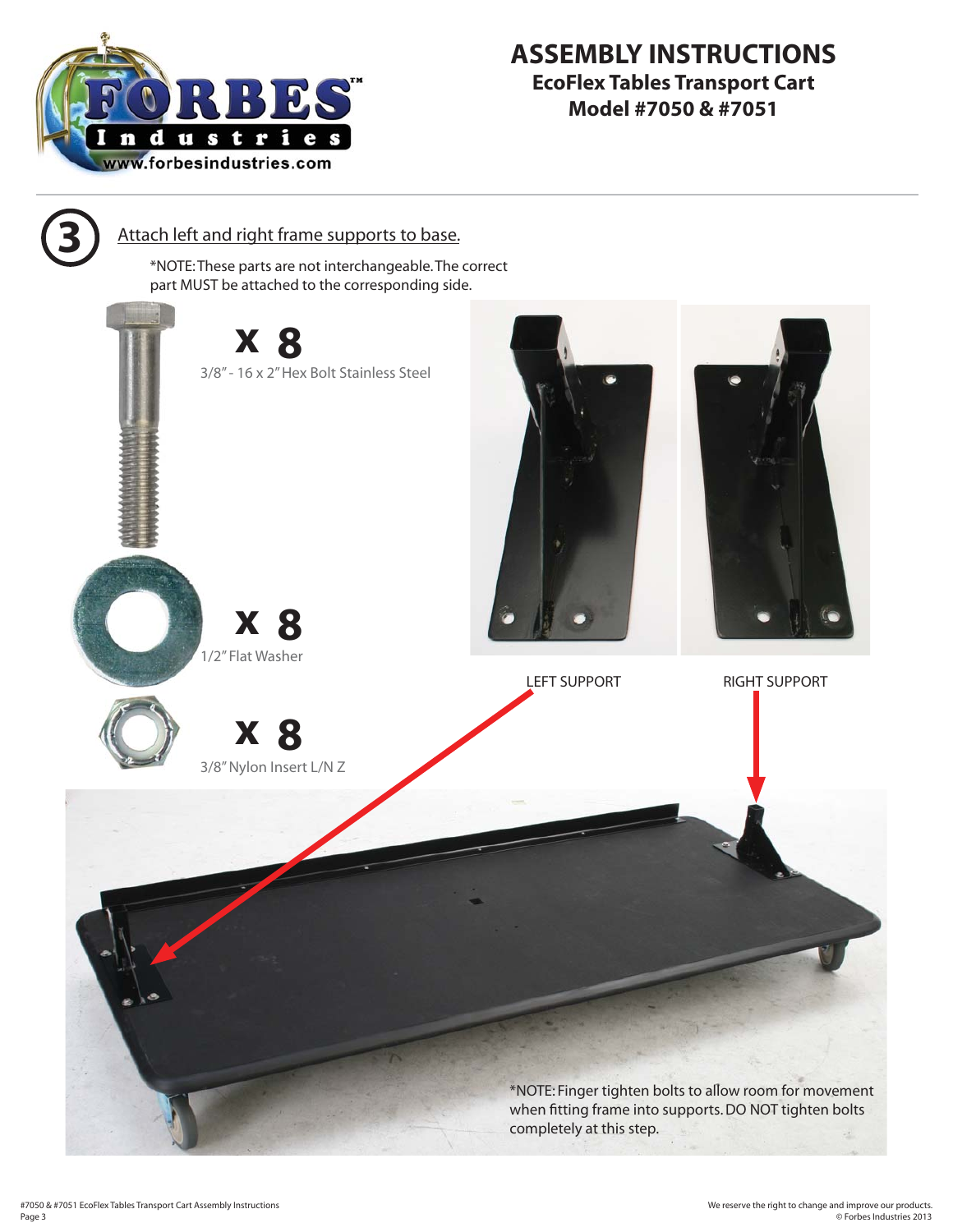

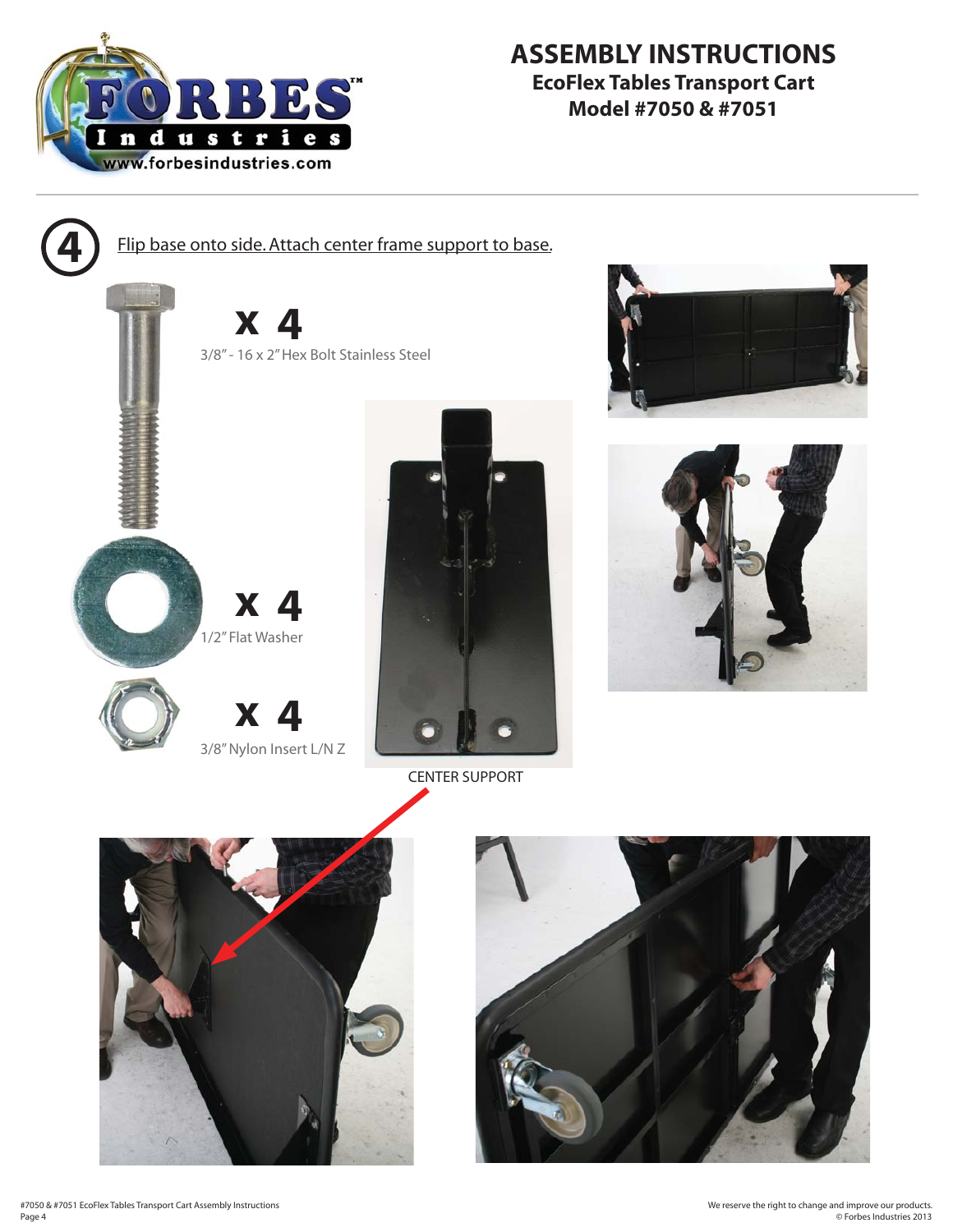

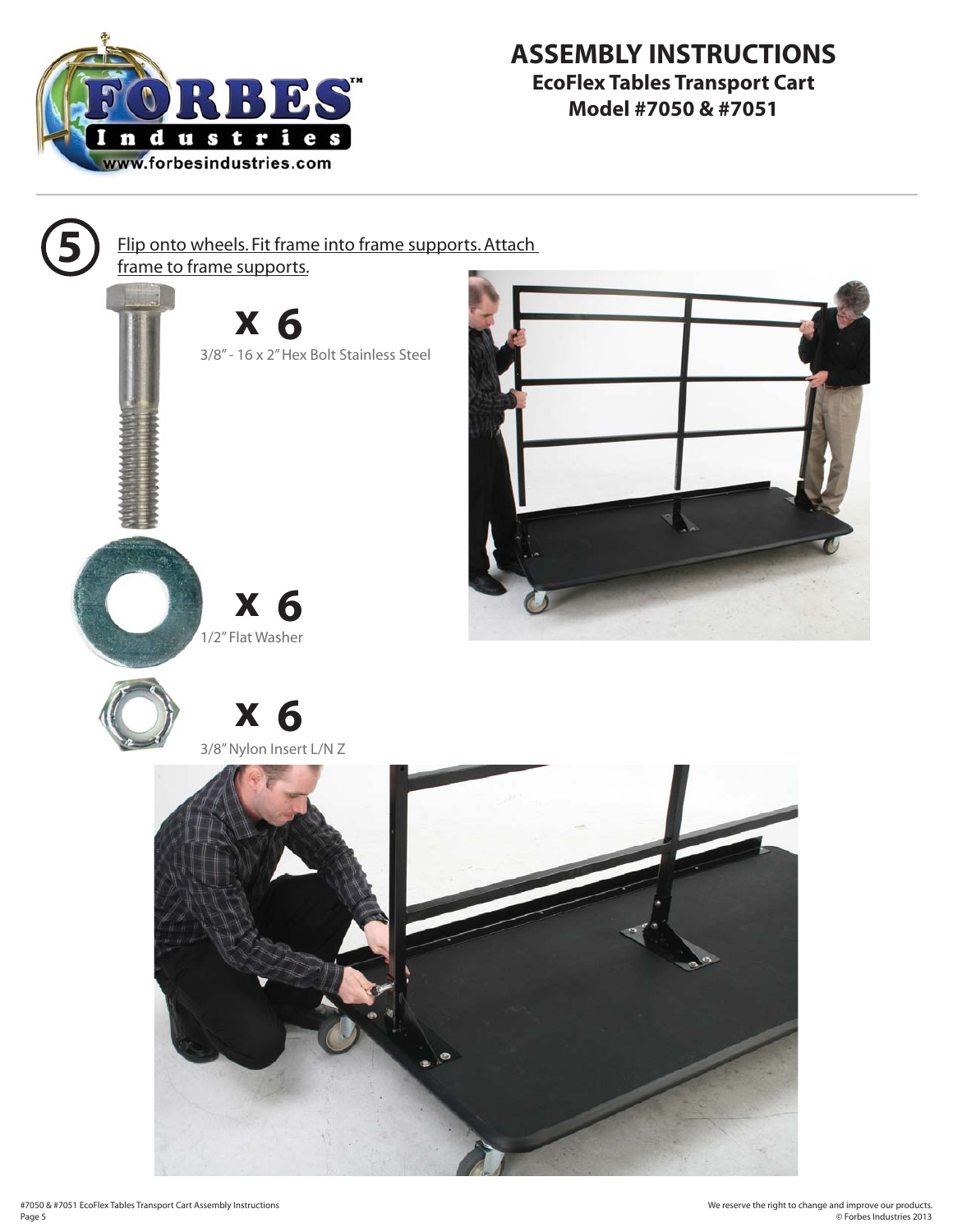

**x 3 x 2 x 3** 5/8" Flat Washer Zinc  $1/2$ " -2  $\times$  3/4" Hex Bolt GRB Z/G 5/8" Lock Washer Zinc Flip onto side. Attach frame to base from bottom.



\*NOTE: The left and right bolts require a lock washer AND a flat washer. The center bolt requires ONLY one flat washer.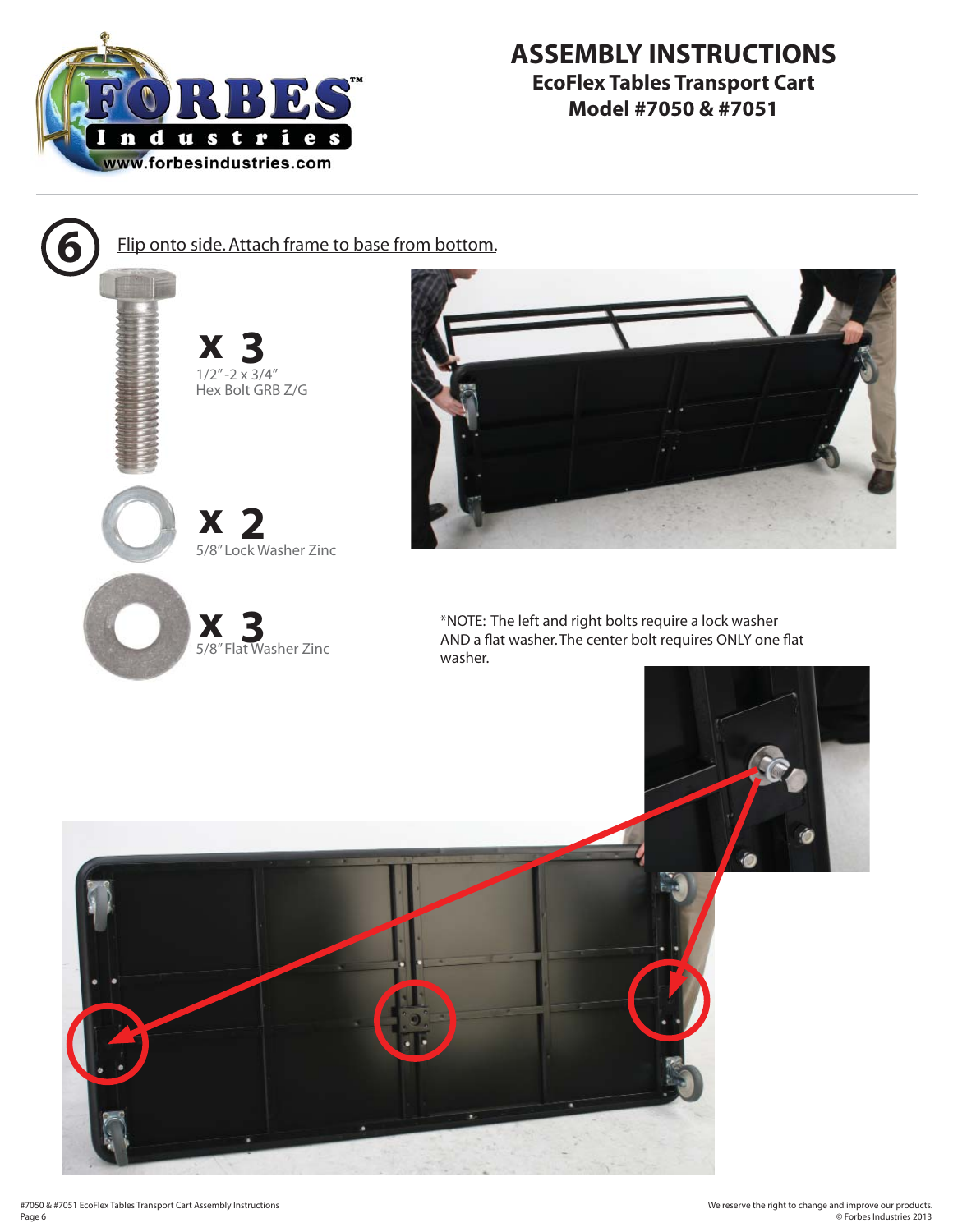

Attach rigid caster to center of base.







\*NOTE: After attaching rigid center caster, tighten down all bolts for frame supports.

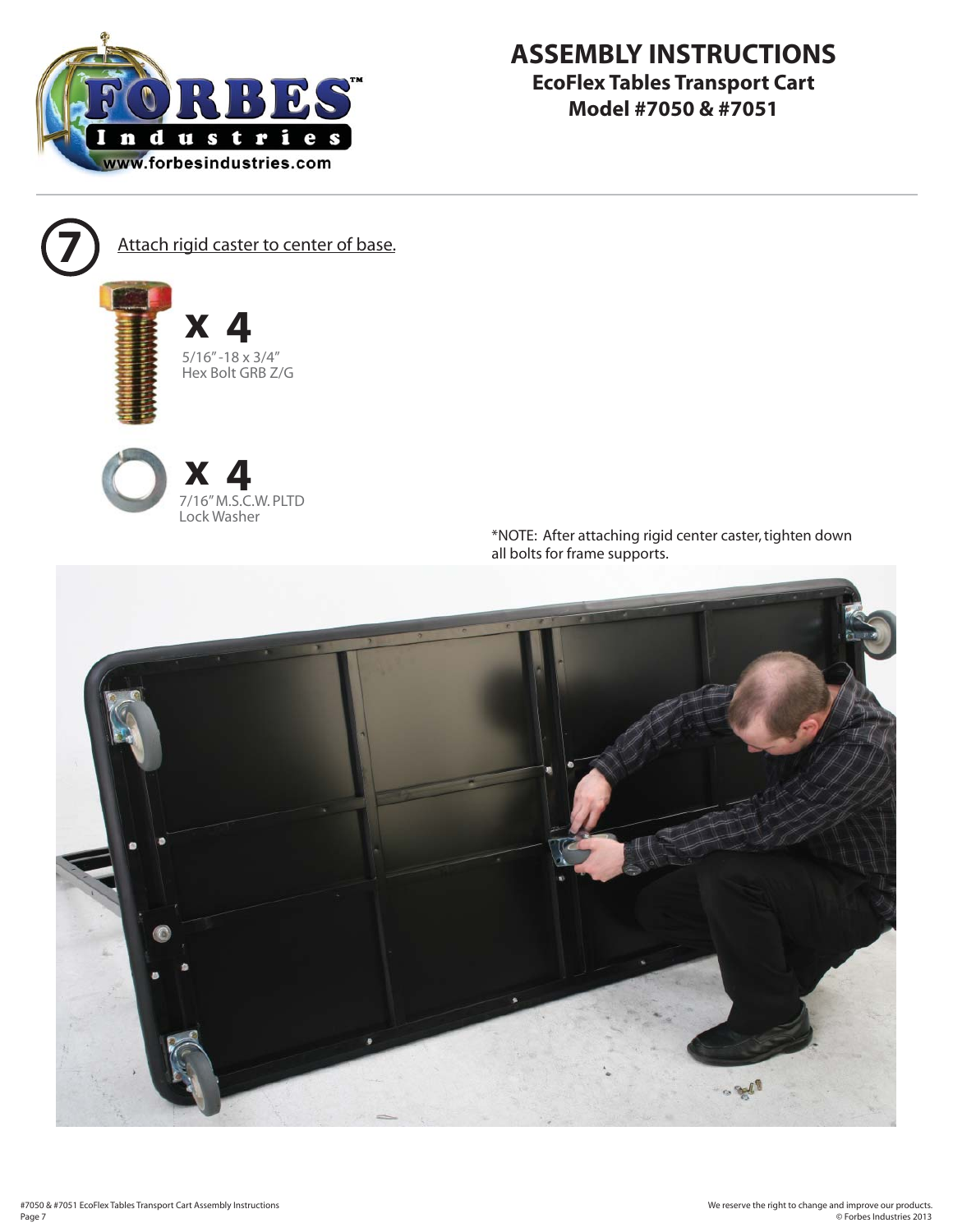



**Flip onto wheels. Attach strap brackets.** 









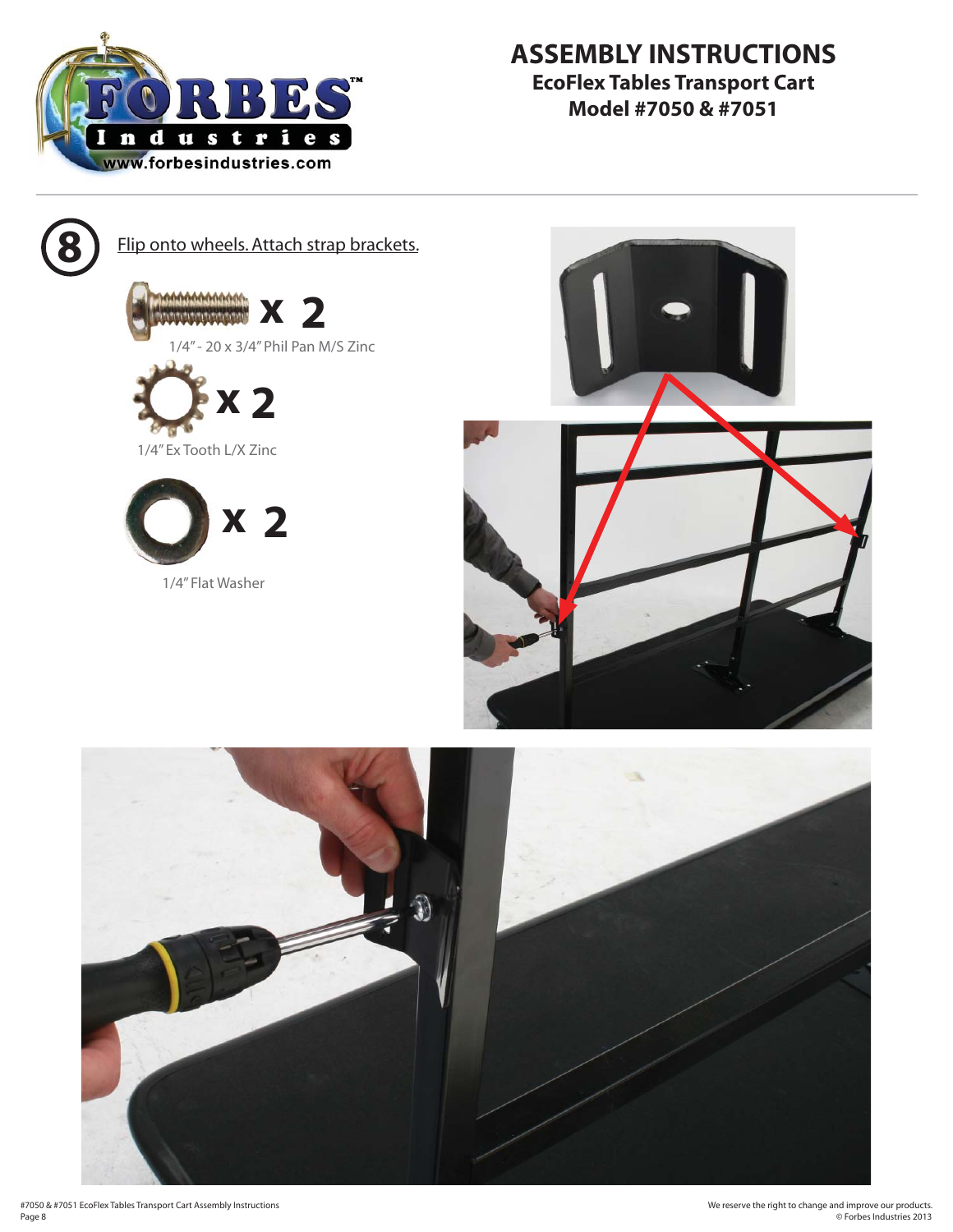

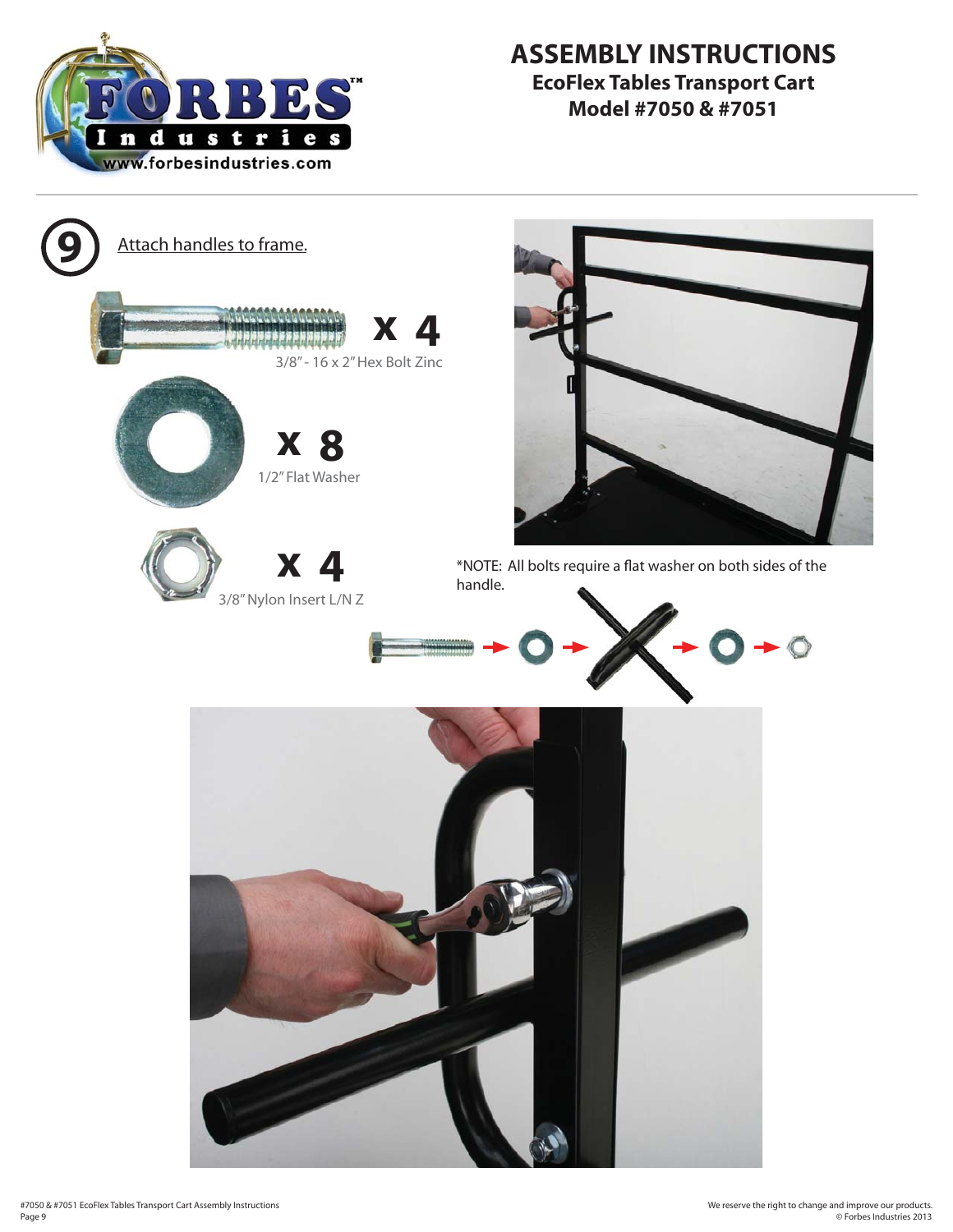